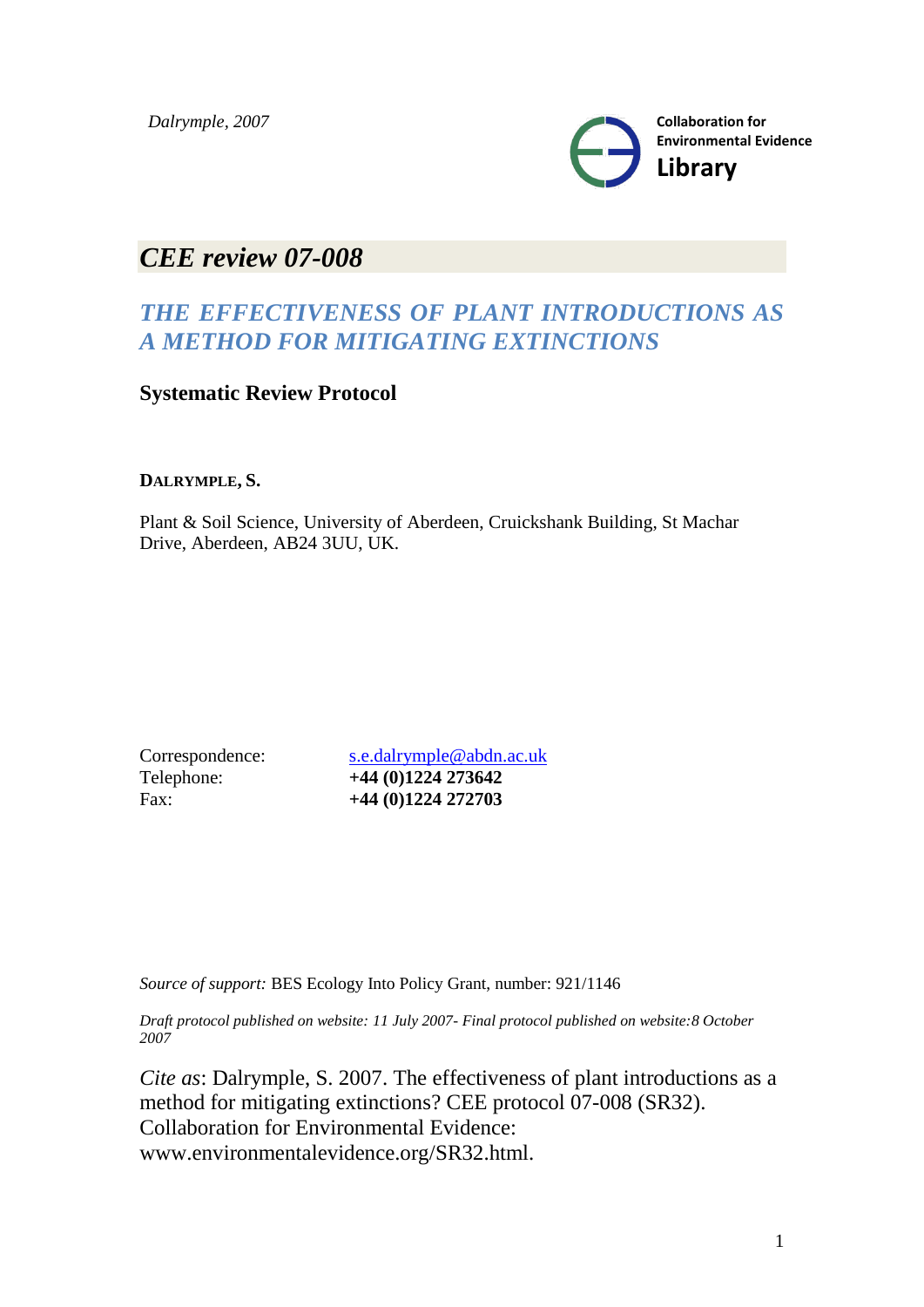#### **1. BACKGROUND**

Sixteen years ago the IUCN"s Re-introduction Specialist Group devoted most of an issue of their newsletter "Re-introduction News" to the topic of plant reintroductions. In the editorial, Dr Michael Maunder (1991) noted that compared with translocations of animals, plant re-introductions were "relatively under-studied and little debated". Today, this situation has changed greatly – translocations of plant seeds or individuals are now more widely discussed in the scientific and conservation press, and form the subject of an increasing volume of research work.

In the following year, Maunder (1992) wrote that reintroductions of plants could 'at present only be regarded as experimental'. Again, there has been a significant change since then, as re-introductions have now been absorbed into the "toolkit" available to plant conservationists and are advocated in 41 of the 63 species action plans for vascular plants under the UK Biodiversity Action Plan (UK Biodiversity Group, 1999). Re-introductions have been proposed as options for overcoming habitat loss and fragmentation and reproductive isolation (Quinn *et al.*, 1994), and as a potential method for preventing extinctions due to climatic shifts too rapid to allow corresponding species' distribution changes (Hulme, 2005).

Despite the increased discussion and the expansion out of the purely experimental domain into applied conservation, plant re-introductions are still questioned in the literature (e.g. Hodder & Bullock, 1997; Pearman and Walker, 2004; Strahm, 2003; Sutherland *et al.*, 2006), and through meetings such as the Botanical Society of the British Isles' recent conference which highlighted the rise in application of plant introductions without an equivalent success rate. The use of translocations has been attacked for the lack of monitoring and central recording, inappropriateness of the action due to genetic considerations, a lack of knowledge of the demography of the donor populations and inadequate information on the habitat requirements of the species.

This review aims to evaluate whether re-introductions should be advocated as a conservation tool by using the available evidence to determine in which context plant translocations can improve the status of threatened species and which situations the technique might be inappropriate.

#### **2. OBJECTIVE OF THE REVIEW**

To evaluate the effectiveness of (re-)introductions as a method for mitigating extinctions of plant species by answering the following question:

#### **2.1 Primary question**

Are (re-)introductions an effective method of increasing the viability of endangered or vulnerable plant species?

#### **3. METHODS**

#### **3.1 Search strategy**

The following computerised databases will be searched: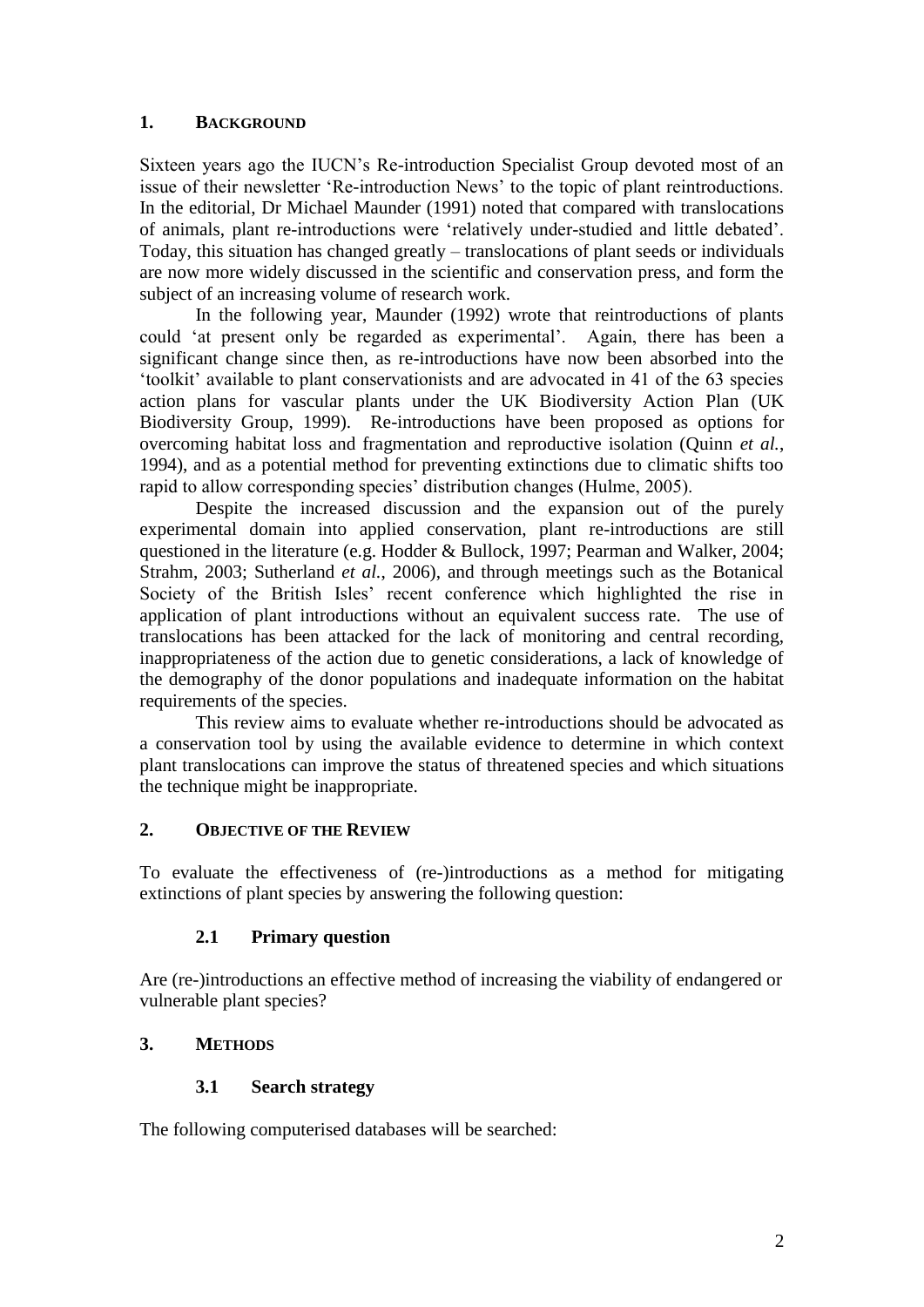- 1. ISI Web of Knowledge including ISI Web of Science (Science Citation Index expanded 1945-present) and ISI Proceedings (Science and Technology Proceedings 1990-present)
- 2. JSTOR
- 3. Index to Theses Online (1970-present)
- 4. Digital Dissertations Online
- 5. Dogpile Meta-search (internet search)
- 6. Google Scholar (internet search)
- 7. COPAC
- 8. Scirus
- 9. Scopus
- 10. ConservationEvidence.com
- 11. BSBI Introductions Database

The following search terms will be used:

- plant\* AND re-introduc\*  $\bullet$
- plant\* AND reintroduc\*
- plant\* AND introduc\*
- plant\* AND translocation\*
- plant\* AND establish\*
- plant\* AND re-establish\*
- plant\* AND restor\*
- plant\* AND reinstat\*
- plant\* AND regenerat\*
- plant\* AND assisted migration

The search terms may be too wide for search engines such as Web of Science; if these terms generate many irrelevant matches the search will be narrowed. Any substantive amendments will be flagged on the cover sheet of this protocol. The libraries of Natural England, Scottish Natural Heritage, the Countryside Council for Wales, the Joint Nature Conservancy Council and Plantlife will also be searched, by hand. The IUCN Species Survival Commission"s Re-introduction Directory (1998) contains a list of practitioners that have undertaken re-introductions and the species they have worked with. This will be used to identify studies and if literature cannot be identified through the database search outlined above, the practitioners will be contacted directly. The Center for Plant Conservation have also produced a volume similar to the IUCN's directory. This will also be used to identify suitable studies and practitioners.

#### **3.2 Study inclusion criteria**

- **Relevant subject(s):** any species of vascular plant.
- **Types of intervention:** deliberate translocation of plants (either  $\bullet$ seed or individuals) in order to mitigate further decline of the species in question to sites that were unoccupied at the time of translocation and where the sites were the locations of previously extant populations or judged to be within the former or historic range of the species. Habitat translocations or species translocations for reasons of habitat restoration will not be included.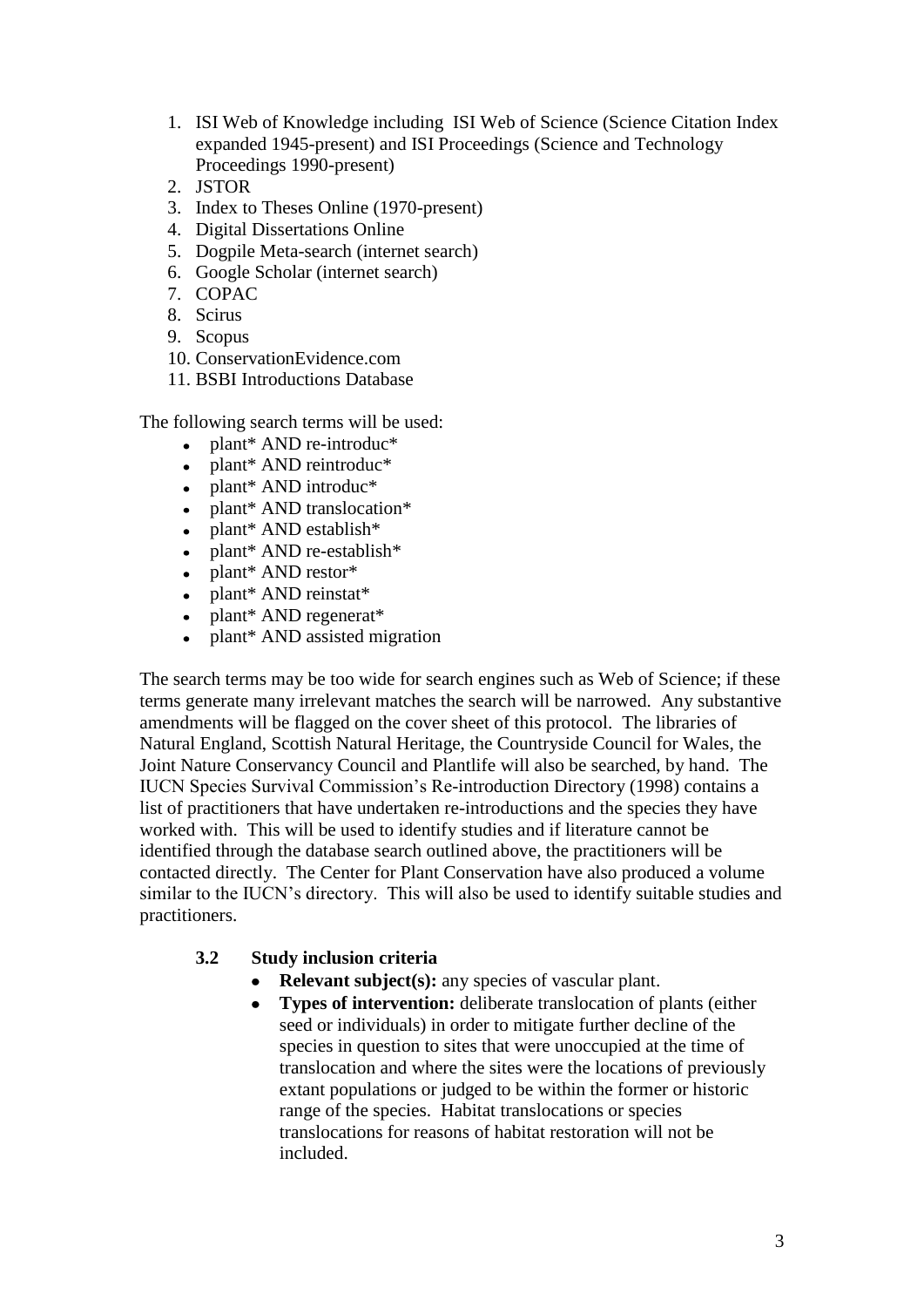- **Types of comparator:** not necessary for inclusion in review  $\bullet$ however pre-intervention data or site comparisons will be required for inclusion in subsequent meta-analysis.
- **Types of outcome:** survival of translocated populations for more than 5 years (may be restricted by time lapsed since intervention, translocations less than 5 years old will still be included in the review but not necessarily in the meta-analysis) measured either as number of individuals per population and/or proportion of population reproducing, abundance of species expressed as numbers of individuals per population and numbers of populations, successful recruitment, increased genetic diversity of population (measured as proportion of heterozygosity or polymorphism in a population, or number of genotypes) as compared to that of the species as a whole.
- **Types of study:** quantitative studies with pre-intervention  $\bullet$ comparators and/or site comparisons are pre-requisites for metaanalysis, field evidence in the form of descriptive studies/reports will also be collated.
- **Potential reasons for heterogeneity:** species life cycle (e.g.  $\bullet$ annual, biennial or perennial), scale of study (one site or more, how many propagules or individual plants introduced), habitat based on the National Vegetation Classification (UK only, for studies overseas information must be provided from literature), site management, time lapsed since intervention.

### **3.3 Study quality assessment**

Full text articles will be considered for inclusion and if suitable, will be included in a qualitative review or quantitative meta-analysis based on the availability of comparator data. Sensitivity analyses will be run separating "high quality" from low quality studies. A high quality study would include (re-)introduced populations at multiple sites which have been surveyed after an appropriate time for the population to establish and stabilise. The studies included in the meta-analysis will be assessed on the quality of information using a scoring system (see appendix). A subset of the included studies will be scored by two independent reviewers and the degree of agreement on the quality of the data can then be tested statistically.

#### **3.4 Data extraction strategy**

A single reviewer will extract information from relevant studies, but a subset of studies will be checked to verify data hygiene and the repeatability of the data extraction process

#### **3.5 Data synthesis**

Where appropriate data are available, studies will be included into a meta-analysis of the effect size resulting from the intervention. If the information quality is not adequate for meta-analysis a narrative review will be produced.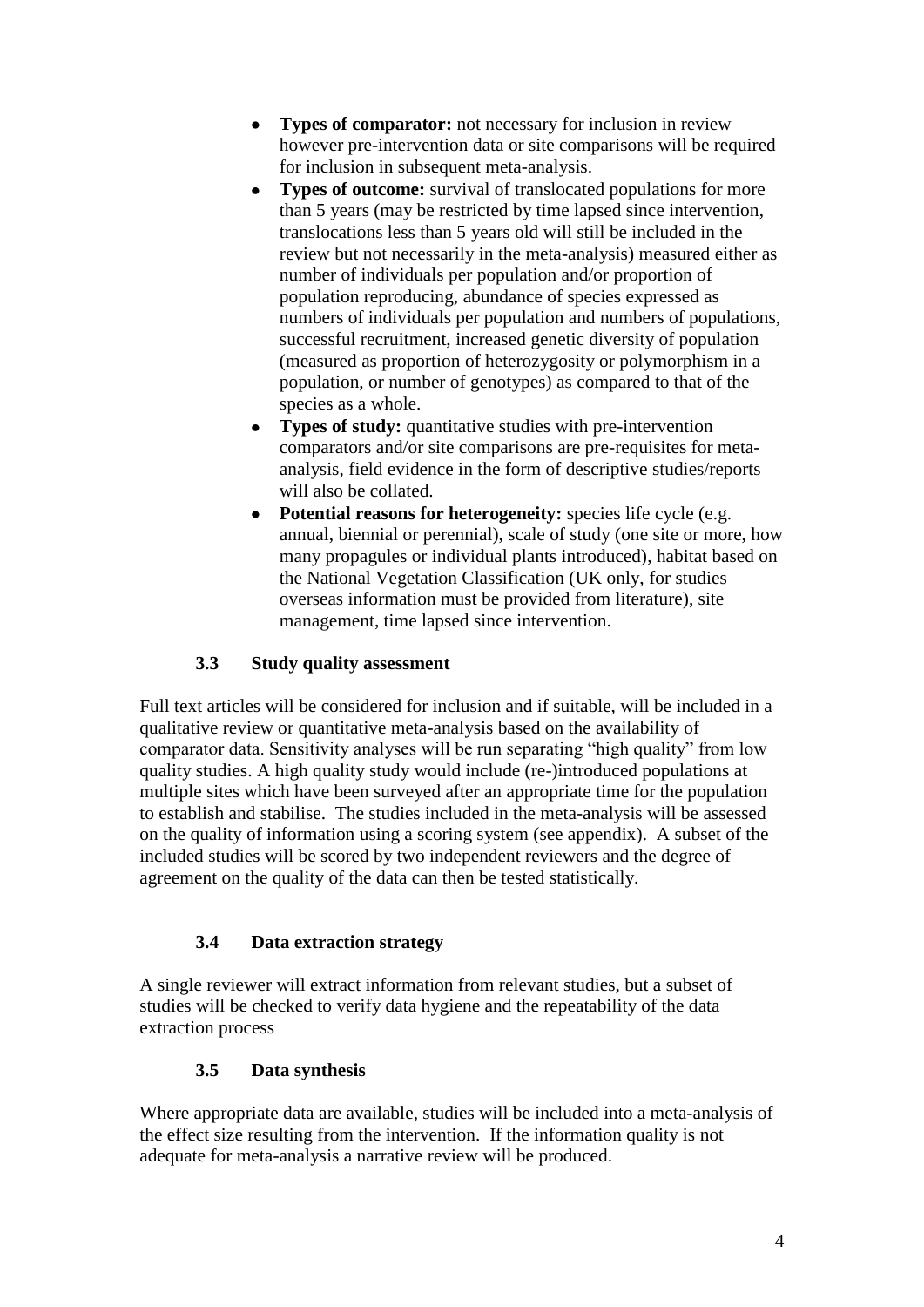#### **4. POTENTIAL CONFLICTS OF INTEREST AND SOURCES OF SUPPORT**

No potential sources of conflict declared. The project is supported by the British Ecological Society through an "Ecology Into Policy" grant, number 921/1146.

#### **5. REFERENCES**

Hodder, K.H. & Bullock, J.M. (1997). Translocations of native species in the UK: Implications for biodiversity. Journal of Applied Ecology, **34**, 547-565.

Hulme, P.E. (2005). Adapting to climate change: Is there scope for ecological management in the face of global threat? Journal of Apllied Ecology, **42**, 784-794.

Maunder, M. (1991). Editorial of Re-introduction NEWS, **3**, 1.

Maunder, M. (1992). Plant reintroduction: An overview. Biodiversity and Conservation, **1**, 51-61.

Pearman, D.A. & Walker, K. (2004). Rare plant introductions in the UK: Creative conservation or wildflower gardening? British Wildlife, **15**, 174-182.

Quinn, R.M., Lawton, J.H., Eversham, B.C. & Wood, S.N. (1994). The biogeography of scarce vascular plants in britain with respect to habitat preference, dispersal ability and reproductive biology. Biological Conservation, **70**, 149-157.

Strahm, W. (2003). *Wicked ways with wildlife.* Re-introduction NEWS, **23**, 26.

Sutherland, W.J., Armstrong-Brown, S., Armsworth, P.R., Brereton, T., Brickland, J. & Campbell, C.D. *et al.* (2006). The identification of 100 ecological questions of high policy relevance in the UK. Journal of Applied Ecology, **43**, 617-627.

UK Biodiversity Group (1999). *Tranche 2 action plans - volume III: Plants and fungi*. Joint Nature Conservation Committee, Peterborough.